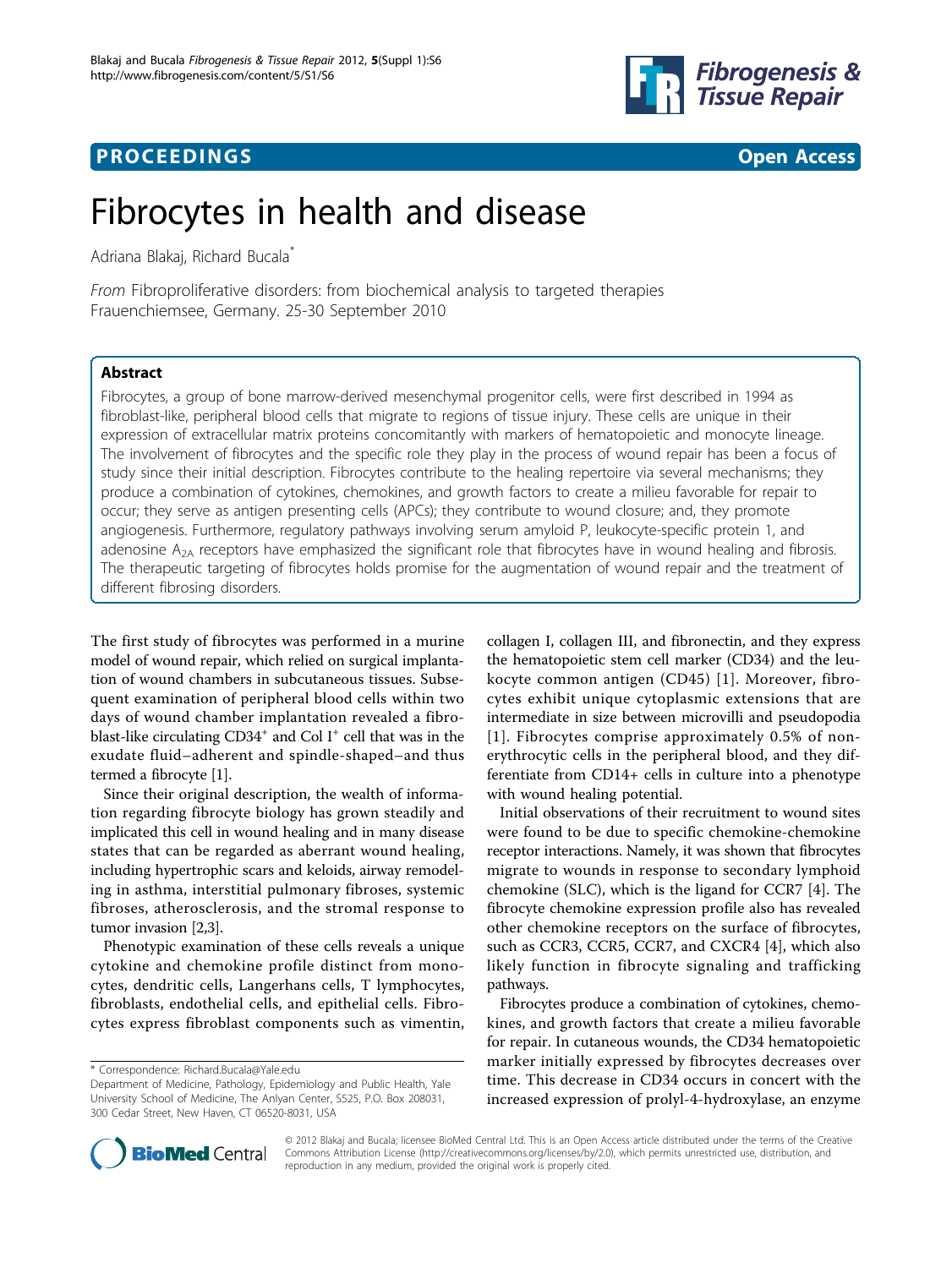that is necessary for the stabilization of the collagen triple helix [\[5](#page-3-0)]. It is hypothesized that CD34 expression reflects the inflammatory state of the wound, which is down regulated as fibrocytes differentiate into a more mature connective tissue cell [\[5](#page-3-0)]. The leukocyte common antigen (CD45) displays a similar decrease in expression as fibrocytes differentiate [\[6\]](#page-3-0). This phenotypic transition of fibrocytes is also evident in the context of an increase in expression of TGF- $\beta$ 1 in the wound [[5](#page-3-0)]. TGF- $\beta$ 1, a cytokine that plays an important role in tissue repair and fibrosis, was found to accelerate fibrocyte differentiation to cells that are phentoypically similar to mature fibroblasts and myofibroblasts, in vitro [[4](#page-3-0)]. Furthermore, fibrocytes were found to be an important source of cytokines and type I collagen during the inflammatory and repair phase of wound healing. High levels of  $IL-1\beta$  were observed to induce the fibrocyte secretion of chemokines (MIP-1 $\alpha$ , MIP-1 $\beta$ ), fibrogenic cytokines including TNF $\alpha$ , and hematopoietic growth factors (M-CSF, IL-6, IL-10) [[7\]](#page-3-0).

Fibrocytes are potent antigen presenting cells that are capable of initiating and promoting T cell immunity. They constitutively express surface proteins required for antigen presentation including class II major histocompatability complex molecules (HLA-DP, HLA-DQ, and HLA-DR) and the costimulatory molecules CD80 and CD86 [[8](#page-3-0)]. In addition, fibrocytes express the adhesion molecules CD11a, CD54 and CD58 [[8\]](#page-3-0). Furthermore, human fibrocytes were found to induce a tetanus-toxoid specific T cell response that was greater than that induced by peripheral blood monocytes and equivalent to that produced by dendritic cells [\[8\]](#page-3-0). In confirmation of in vitro studies, in vivo studies showed that mouse fibrocytes pulsed with foreign antigen and injected in skin migrate to regional lymph nodes and prime naïve T cells [[8\]](#page-3-0). Fibrocytes, therefore, exhibit a potent antigen presenting capability, indicating their likely role in the initiation of immunity during injury, wound repair, and in fibrotic responses associated with inflammation, such as granulomas and scleroderma.

Wound closure is an essential part of wound healing, in which myofibroblasts play an active role. Fibrocytes have been shown to express alpha smooth muscle actin  $(\alpha SMA)$  and contract collagen gels *in vitro*, revealing their potential to differentiate into myofibroblasts and contribute to wound contraction [\[4\]](#page-3-0). Indeed, fibrocytes also were found to differentiate to a myofibroblast phenotype *in vivo* and express  $\alpha$ SMA, thereby confirming that these circulating cells contribute to a subset of myofibroblasts in wounds and are integral mediators of wound healing [\[6\]](#page-3-0).

Fibrocytes have been shown to promote angiogenesis, which is a requisite for the development and maintenance of new granulation tissue, allowing wound closure and restoration of tissue integrity. Cultured fibrocytes participate in all aspects of neovascularization. They are involved in the proteolysis of the basement membrane by constitutively secreting extracellular matrix degrading enzymes, namely matrix metalloproteinase 9 (MMP-9), thus allowing for endothelial cell invasion. Fibrocytes are involved in the proliferation, migration and tube formation of endothelial cells in vitro by their secretion of vascular endothelial growth factor (VEGF), basic fibroblast growth factor (bFGF), IL-8, platelet derived growth factor (PDGF), and hematopoietic growth factors. Moreover, these results were supported by in vivo studies using the Matrigel implant model, where the introduction of fibrocytes promoted the formation of new blood vessels [[9](#page-3-0)]. The pro-angiogenic properties of fibrocytes are clearly

repair. In order to determine whether these unique cells, indeed, had their origins in the bone marrow, experimental murine models of sex-mismatched bone marrow chimera mice were utilized. In this model, female mice, after total body irradiation, received a male whole bone marrow transplant. Further analysis by in situ hybridization of the wounded tissue in these mice, revealed that circulating fibrocytes and fibrocytes isolated from the wounded tissue were male cells from the transplanted donor bone marrow, thus solidifying their hematopoietic origin [[6\]](#page-3-0). In another model, bone marrow from enhanced green fluorescent protein (EGFP) transgenic mice was transplanted into normal mice. The injured skin of this murine model was found to contain numerous EGFP+, bone-marrowderived cells. Most of these EGFP+ cells expressed CD45 and were phenotypically similar to fibrocytes, further creating a case for the hematopoietic, stem cell origin of fibrocytes [[10](#page-3-0)].

vital for wound repair, and these findings may provide therapeutic opportunities in the promotion of wound

The regulation of fibrocytes is a dynamic process governed by many factors, each harboring their own therapeutic potential. The profibrotic cytokines, IL-4 and IL-13, along with platelet-derived growth factor (PDGF) promote the differentiation of CD14+ precursors to fibrocytes [[11](#page-3-0)]. Furthermore, the pro-inflammatory cytokines IL-12 and IFN- $\gamma$ , along with serum amyloid P, and aggregated IgG inhibit the maturation of CD14+ precursors into fibrocytes [[11](#page-3-0)-[13](#page-3-0)]. The subsequent differentiation of fibrocytes to mature mesenchymal cells is stimulated with TGF- $\beta$ 1, as stated previously, as well as with endothelin-1 (ET-1), a peptide that plays an important role in vascular homeostatis [\[14](#page-3-0)]. Moreover, fibrocytes can diferentiate into adipocytes when cultured in adipogenic conditions [[15\]](#page-3-0), indicating the potential of this cell to differentiate into more than one mesenchemyal cell type.

Recent studies implicating leukocyte-specific protein 1 (LSP1), adenosine  $A_{2A}$  receptors, and serum amyloid P (SAP) in fibrocyte regulation have further elucidated the role that fibrocytes play, specifically, in the process of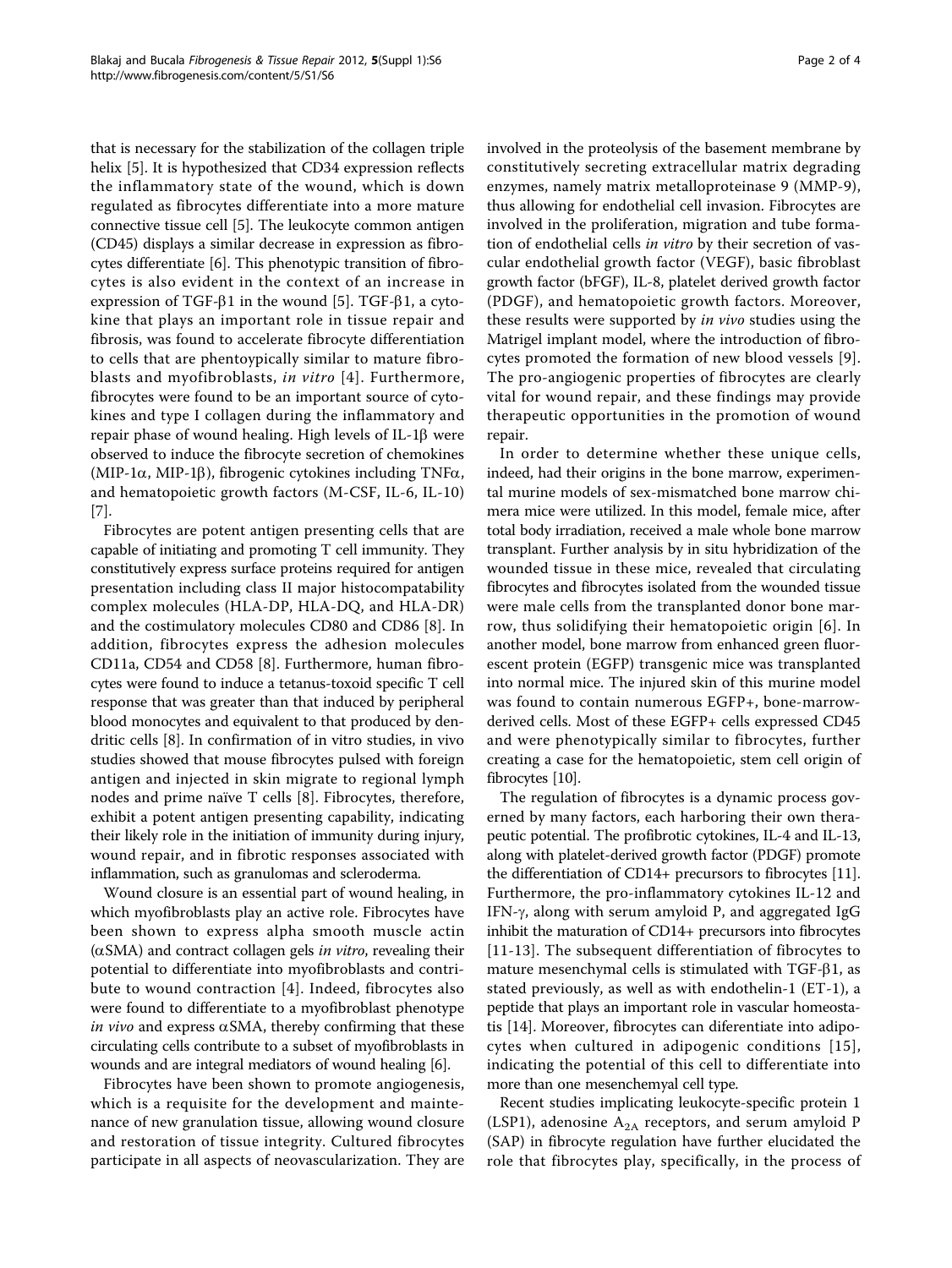wound repair, and they also provide promising therapeutic potential.

LSP1, a cytoskeletal protein reported to be important for leukocyte chemotaxis, may also play a regulatory role in wound healing and fibrocyte biology. Both leukocytes and fibrocytes express LSP1, however fibroblasts do not. Moreover, LSP1 expression persists in fibrocytes and is more upregulated in fibrocytes than it is in leukocytes [[16\]](#page-3-0). Interestingly, LSP1-/- null mice show accelerated healing of skin wounds, along with enhanced collagen synthesis, re-epithelialization, and angiogenesis. Furthermore, the number of fibrocytes in these mice is substantially higher than in wild type mice; and thus, the accelerated wound healing observed in LSP1 $^{-/-}$  mice could, partly, be associated with elevated fibrocyte levels [[17](#page-3-0)]. In using this same mouse model and injecting bleomcyin to induce a fibrotic response, the numbers of fibrocytes in LSP1 deficient mice were increased in comparison to WT. Fibrocytes therefore, are not only implicated in the increased fibrosis that is noticed with these mice, but they also are likely a result of an increased mononuclear infiltrate [\[18](#page-3-0)]. Thus, elevated fibrocyte levels may accelerate wound healing as well as contribute to pathologic fibrosis.

Adenosine has long been associated with a role in the inflammatory response, which is important for wound healing. It has been shown that adenosine A2 receptor agonists play a beneficial role in wound healing in normal and diabetic animals [\[19](#page-3-0)]. Recently, it has become evident that adenosine  $A_{2A}$  receptors may function in the proliferation and differentiation of mouse bone marrow-derived mesenchymal stem cells (BM-MSCs) [\[20\]](#page-3-0). Consistent with these results, the deletion or the blockade of adenosine  $A<sub>2A</sub>$  receptors results in less fibrocyte accumulation in the dermis of a bleomycin-treated murine model of scleroderma. Fibrocyte accumulation, therefore, is somehow regulated by adenosine  $A_{2A}$  receptors [\[21\]](#page-3-0). Whether fibrocytes are directly recruited by adenosine  $A_{2A}$  receptors to tissue, or whether the adenosine  $A_{2A}$  receptors stimulate the differentiation of precursors to fibrocytes, remains to be further studied. However, the implication that adenosine  $A_{2A}$  receptors may represent a therapeutic target for treating fibrosing diseases is an exciting one.

SAP, which is a member of the pentraxin family of proteins, is a critical factor in plasma that inhibits fibrocyte differentiation from monocytes ex vivo [\[12](#page-3-0)]. In a recent study, it has been shown that the administration of exogenous SAP, either locally or systemically, compromises dermal wound healing [\[22](#page-3-0)]. SAP-treated wounds showed a decreased rate of wound closure and a decreased number of myofibroblasts at 7 days postwounding [\[22\]](#page-3-0). These results are most likely a consequence of an inhibition of fibrocyte differentiation into myofibroblasts. SAP, therefore, represents a potential tool to either ameliorate the efficiency of normal wound healing or prevent aberrant wound healing processes through their regulation of fibrocytes.

In general, adult wound healing results in scar formation, typified by a dysregulated reconstitution of the collagen matrix. Hypertrophic scars represent one form of an aberrant and exuberant wound healing process. Fibrocytes were detected in greater numbers in postburn hypertrophic scar tissue as compared to mature scar tissue and normal dermis, therefore fortifying the hypothesis that they are involved in the development and perpetuation of aberrant wound healing [\[16](#page-3-0)]. It has been shown that fibrocytes from either burn patients or normal patients have a much lower ability to synthesize collagen in vitro than do dermal fibroblasts. This finding raises the possibility that the primary role of fibrocytes in the healing of burn wounds may not be in deposition of ECM, and may instead be by the regulation of dermal fibroblasts [\[23](#page-3-0)]. Dermal fibroblasts, when conditioned with medium from burn patient fibrocytes, possess a heightened ability to proliferate and migrate, to express  $\alpha$ SMA, and to contract collagen lattices in vitro [[23\]](#page-3-0). Furthermore, the profibrotic factors,  $TGF- $\beta$ 1 and  $CTGF$  (connective tissue growth fac$ tor), are produced in greater quantities by the fibrocytes of burn patients, and these cytokines may be integral regulators of fibroblast activity in response to thermal injury [[23](#page-3-0)]. Thus, as indicated by this example, the regulation of fibrocytes in pathologic contexts, also awaits further refinement.

Since their first description in 1994, the biology of fibrocytes has been expanded considerably. In wound repair, they have been shown to produce a combination of cytokines, chemokines, and growth factors necessary for the healing process. In addition, their role in antigen presentation, wound closure, and angiogenesis has been demarcated. Fibrocyte regulation via LSP1, adenosine  $A_{2A}$ receptors, and SAP has also been shown and awaits further characterization. In general, a more detailed view of how fibrocytes mobilize and the trafficking signals they require, as well as how they differentiate, must be further elucidated. There is currently no FDA-approved therapy for fibrosing diseases, and so, a better understanding of fibrocytes and their regulation marks these bone marrowderived progenitors as potential therapeutic modalities to not only augment normal wound healing, but also potentially reverse fibrosis in many disease states.

#### Acknowledgements

This article has been published as part of Fibrogenesis & Tissue Repair Volume 5 Supplement 1, 2012: Proceedings of Fibroproliferative disorders: from biochemical analysis to targeted therapies. The full contents of the supplement are available online at [http://www.fibrogenesis.com/](http://www.fibrogenesis.com/supplements/5/S1) [supplements/5/S1.](http://www.fibrogenesis.com/supplements/5/S1)

#### Competing interests

Prof. Bucala serves on the Scientific Advisory Board of Promedior, Inc. which is endeavoring to develop anti-fibrosis therapies.